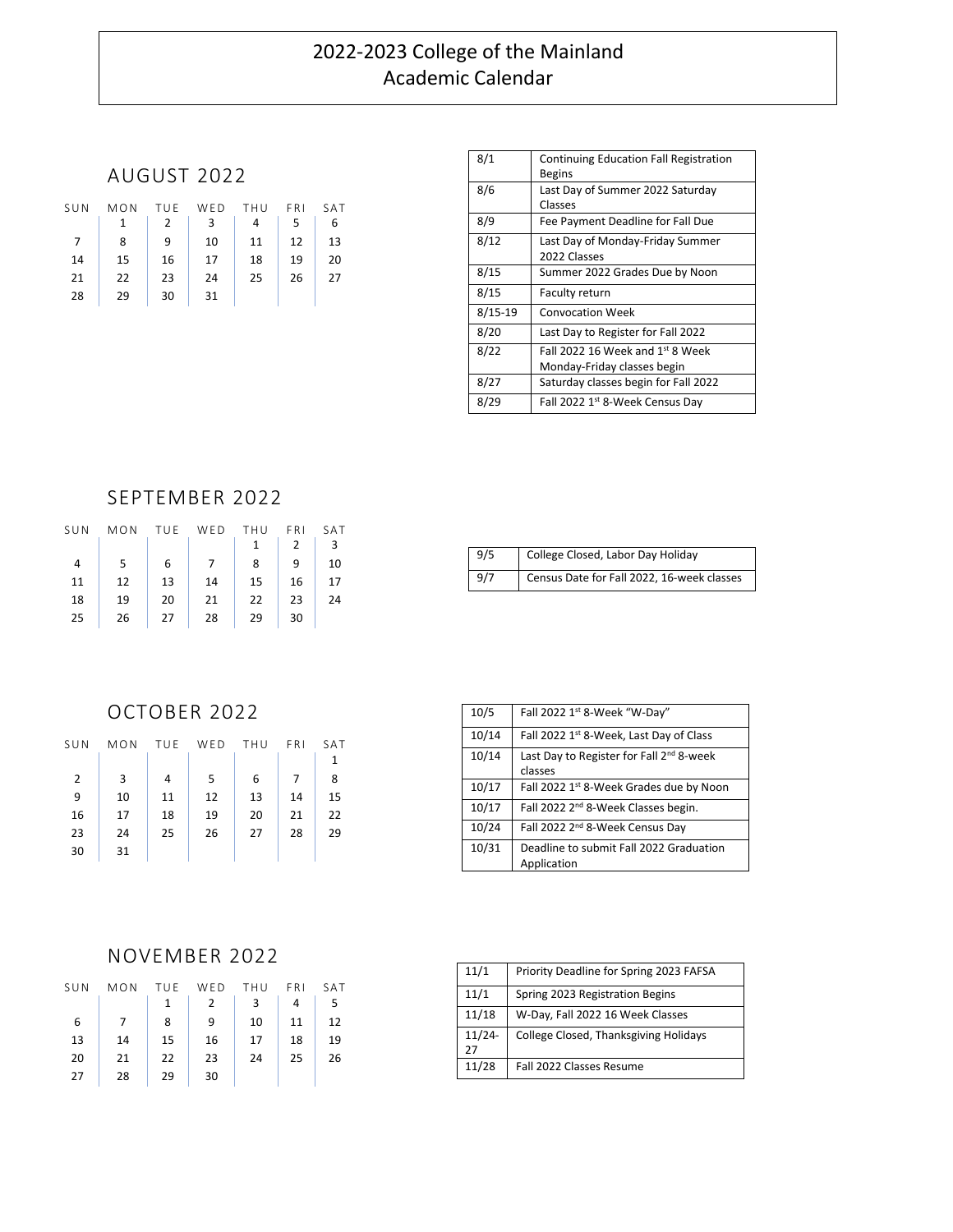## DECEMBER 2022

| SUN            | MON | TUE | WED | THU | FRI | SAT |
|----------------|-----|-----|-----|-----|-----|-----|
|                |     |     |     |     | 2   | 3   |
| $\overline{4}$ | 5   | 6   | 7   | 8   | ٩   | 10  |
| 11             | 12  | 13  | 14  | 15  | 16  | 17  |
| 18             | 19  | 20  | 21  | 22  | 23  | 24  |
| 25             | 26  | 27  | 28  | 29  | 30  | 31  |

| 12/1     | Continuing Education Spring Registration              |
|----------|-------------------------------------------------------|
|          | <b>Begins</b>                                         |
| 12/1     | Fall 2022 2 <sup>nd</sup> 8-week W-Day.               |
| 12/3     | Last Day of Fall 2022 Saturday Classes                |
| 12/9     | Last Day of Fall 2022 16-week and 2 <sup>nd</sup> 8-  |
|          | week Monday-Friday Classes                            |
| 12/9     | Fall 2022 16 week and 2 <sup>nd</sup> 8-weeks, grades |
|          | Due by 12 Noon.                                       |
| 12/10    | Fall 2022 Commencement                                |
| $12/12-$ | College Closed, Winter Holidays (proposed)            |
| 1/1      |                                                       |

## JANUARY 2023

| SUN          | MON | TUE | WED | THU | FRI | SAT |
|--------------|-----|-----|-----|-----|-----|-----|
| $\mathbf{1}$ | 2   | 3   | 4   | 5   | 6   |     |
| 8            | 9   | 10  | 11  | 12  | 13  | 14  |
| 15           | 16  | 17  | 18  | 19  | 20  | 21  |
| 22           | 23  | 24  | 25  | 26  | 27  | 28  |
| 29           | 30  | 31  |     |     |     |     |

| 1/2        | College Reopens, Staff Returns.                                  |
|------------|------------------------------------------------------------------|
| 1/2        | Spring 2023 Campus Registration Resumes                          |
| 1/3        | Fee Payment deadline due                                         |
| 1/7        | Saturday Registration (times)                                    |
| 1/9        | <b>Faculty Return</b>                                            |
| $1/9 - 13$ | <b>Convocation Week</b>                                          |
| 1/13       | Last Day to Register for Spring 2023                             |
| 1/16       | College Closed, Martin Luther King Jr. Day<br>Observed           |
| 1/17       | Spring 2023 16-Week and 2 <sup>nd</sup> 8-Week<br>Classes Begin. |
| 1/21       | Spring 2023 Saturday Classes Begin                               |
| 1/24       | Spring 2023 1st 8-Week, Census Day                               |

#### FEBRUARY 2023

| SUN | MON | TUE | WED | THU           | FRI. | SAT |
|-----|-----|-----|-----|---------------|------|-----|
|     |     |     |     | $\mathcal{P}$ | 3    | 4   |
| 5   | 6   |     | 8   | ٩             | 10   | 11  |
| 12  | 13  | 14  | 15  | 16            | 17   | 18  |
| 19  | 20  | 21  | 22  | 23            | 24   | 25  |
| 26  | 27  | 28  |     |               |      |     |

2/1 Spring 2023 16-Week Classes, Census Date

# MARCH 2023

| SUN | MON | TUE | WED | THU           | FRI | SAT |
|-----|-----|-----|-----|---------------|-----|-----|
|     |     |     |     | $\mathcal{P}$ | 3   | 4   |
| 5   | 6   |     | 8   | 9             | 10  | 11  |
| 12  | 13  | 14  | 15  | 16            | 17  | 18  |
| 19  | 20  | 21  | 22  | 23            | 24  | 25  |
| 26  | 27  | 28  | 29  | 30            | 31  |     |
|     |     |     |     |               |     |     |

| 3/1     | Spring 2023 1st 8-Week, W-Day                                   |
|---------|-----------------------------------------------------------------|
| 3/10    | Last Day for Spring 2023 1st 8-Week Classes                     |
| 3/10    | Spring 2023 2 <sup>nd</sup> 8-Week Last day to<br>Register      |
| $3/13-$ | College Closed, Spring Break                                    |
| 19      |                                                                 |
| 3/20    | Spring 2023 16 Week Classes Resume, 2nd<br>8-week Classes Begin |
| 3/20    | Spring 2023 1st 8-Week grades due at Noon                       |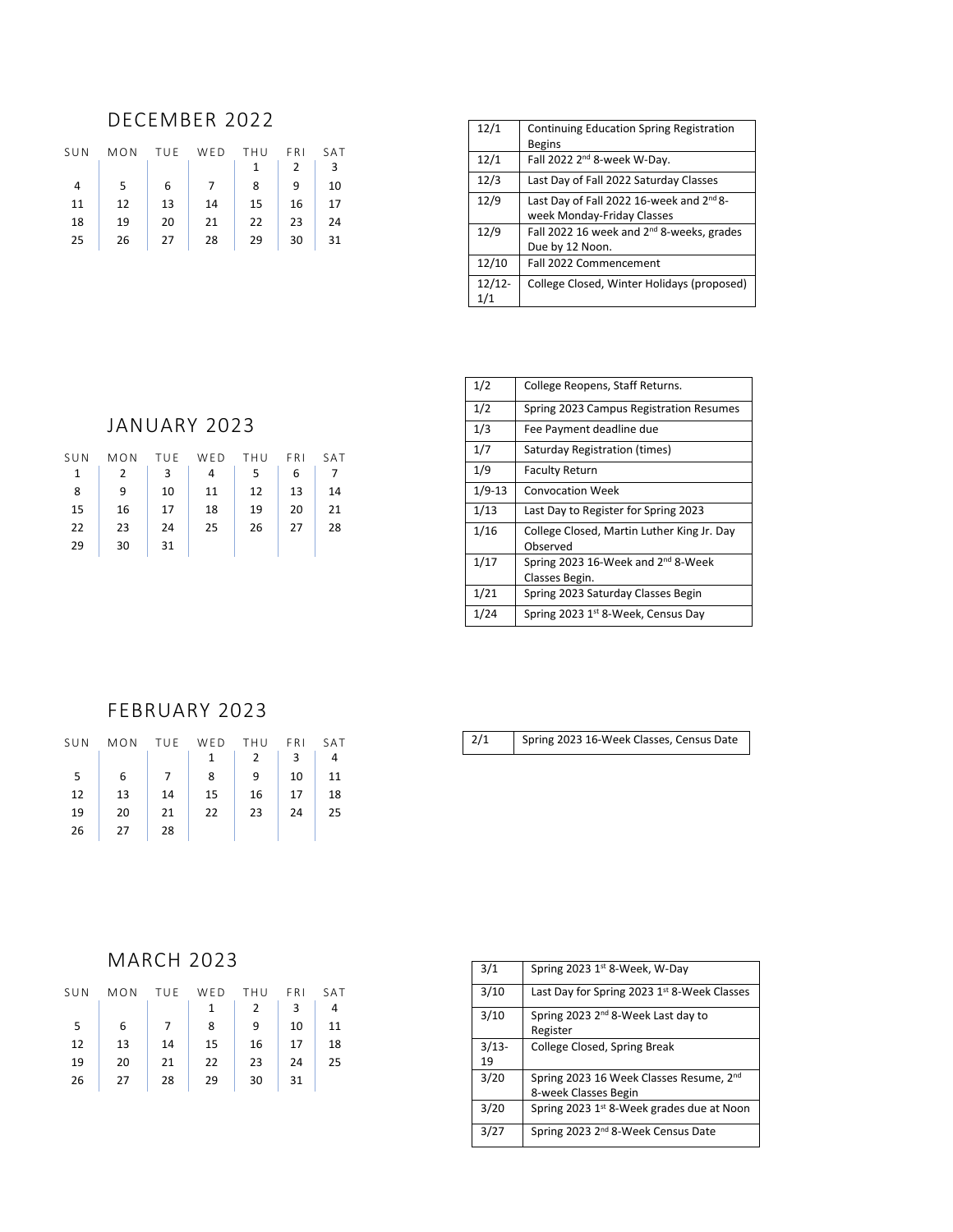| 3/31 | Deadline to submit Spring 2023 Graduation |
|------|-------------------------------------------|
|      | Application                               |

## APRIL 2023

| SUN            | MON | TUF | WED | THU | FRI | SAT |
|----------------|-----|-----|-----|-----|-----|-----|
|                |     |     |     |     |     | 1   |
| $\overline{2}$ | 3   | 4   | 5   | 6   | 7   | 8   |
| 9              | 10  | 11  | 12  | 13  | 14  | 15  |
| 16             | 17  | 18  | 19  | 20  | 21  | 22  |
| 23             | 24  | 25  | 26  | 27  | 28  | 29  |
| 30             |     |     |     |     |     |     |
|                |     |     |     |     |     |     |

| $4/7-9$ | College Closed, Spring Holiday           |
|---------|------------------------------------------|
| 4/11    | Summer and Fall 2023 Registration Begins |
| 4/24    | Spring 2023 16-Week Classes, W-Day       |

# MAY 2023

| SUN | MON | TUE | WED | THU | FRI | SAT |
|-----|-----|-----|-----|-----|-----|-----|
|     | 1   | 2   | 3   | 4   | 5   | 6   |
| 7   | 8   | 9   | 10  | 11  | 12  | 13  |
| 14  | 15  | 16  | 17  | 18  | 19  | 20  |
| 21  | 22  | 23  | 24  | 25  | 26  | 27  |
| 28  | 29  | 30  | 31  |     |     |     |
|     |     |     |     |     |     |     |

| 5/1  | <b>Continuing Education Summer Registration</b><br><b>Begins</b>                |
|------|---------------------------------------------------------------------------------|
| 5/1  | Priority Deadline for Summer 2023 FAFSA                                         |
| 5/3  | Spring 2023 2 <sup>nd</sup> 8-Week, W-Day                                       |
| 5/6  | Spring 2023, Last day of Saturday Classes                                       |
| 5/12 | Last Day of Class for Spring 2023 16-Week<br>and 2 <sup>nd</sup> 8-Week Classes |
| 5/12 | Grades for Graduating Students due by<br>Noon                                   |
| 5/12 | Spring 2023 Mini Session, Last Day to<br>Register                               |
| 5/13 | Spring 2023 Commencement Ceremony                                               |
| 5/15 | All Spring 2023 Grades Due by Noon                                              |
| 5/15 | Spring 2023 Mini Session Begins                                                 |
| 5/16 | Spring 2023 Mini Session, Census Day                                            |
| 5/23 | Summer 2023 Fee Payment Deadline Due                                            |
| 5/29 | College Closed, Memorial Day Holiday                                            |
| 5/30 | Spring 2023 Mini Session, W-Day                                                 |